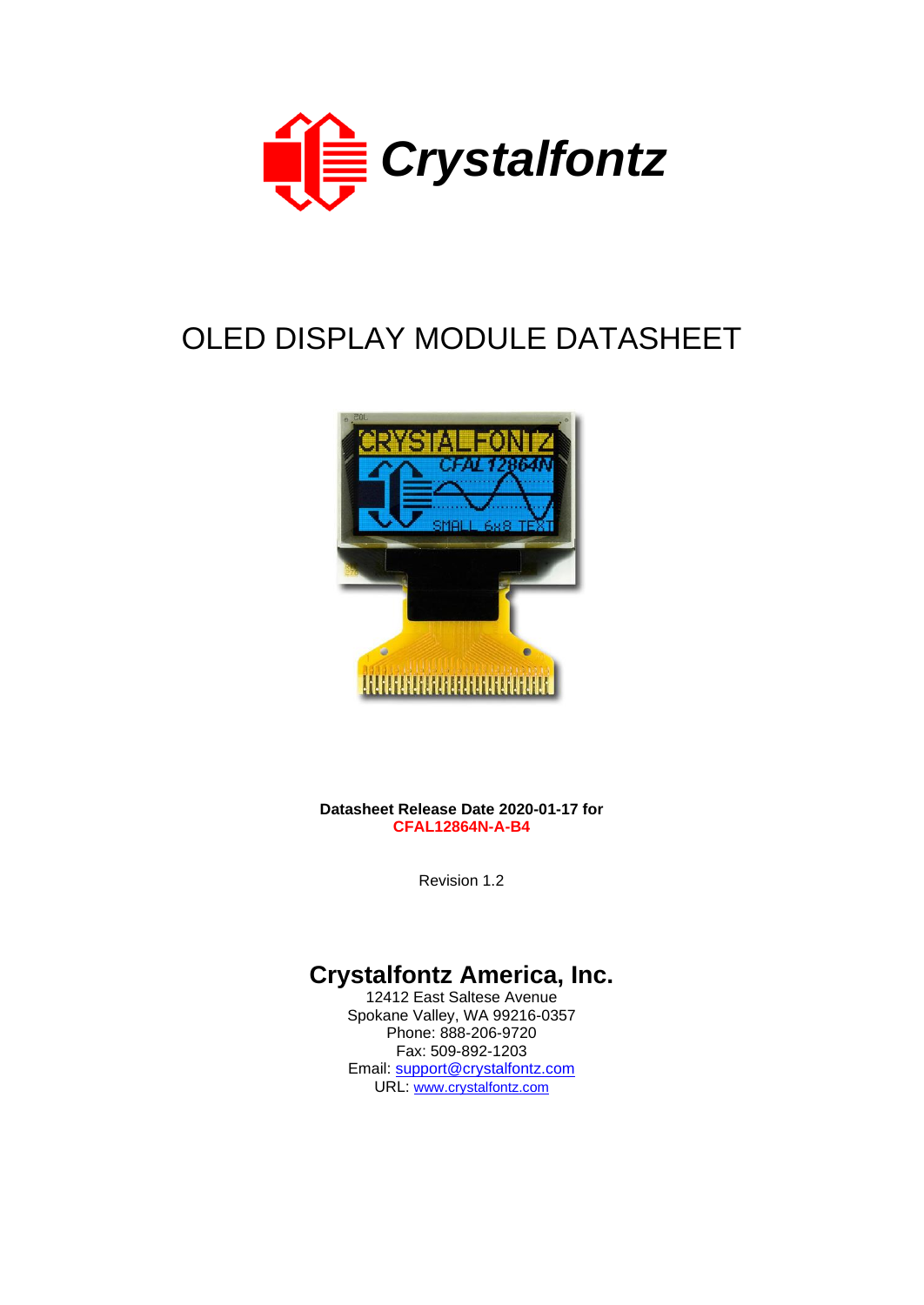

# CONTENTS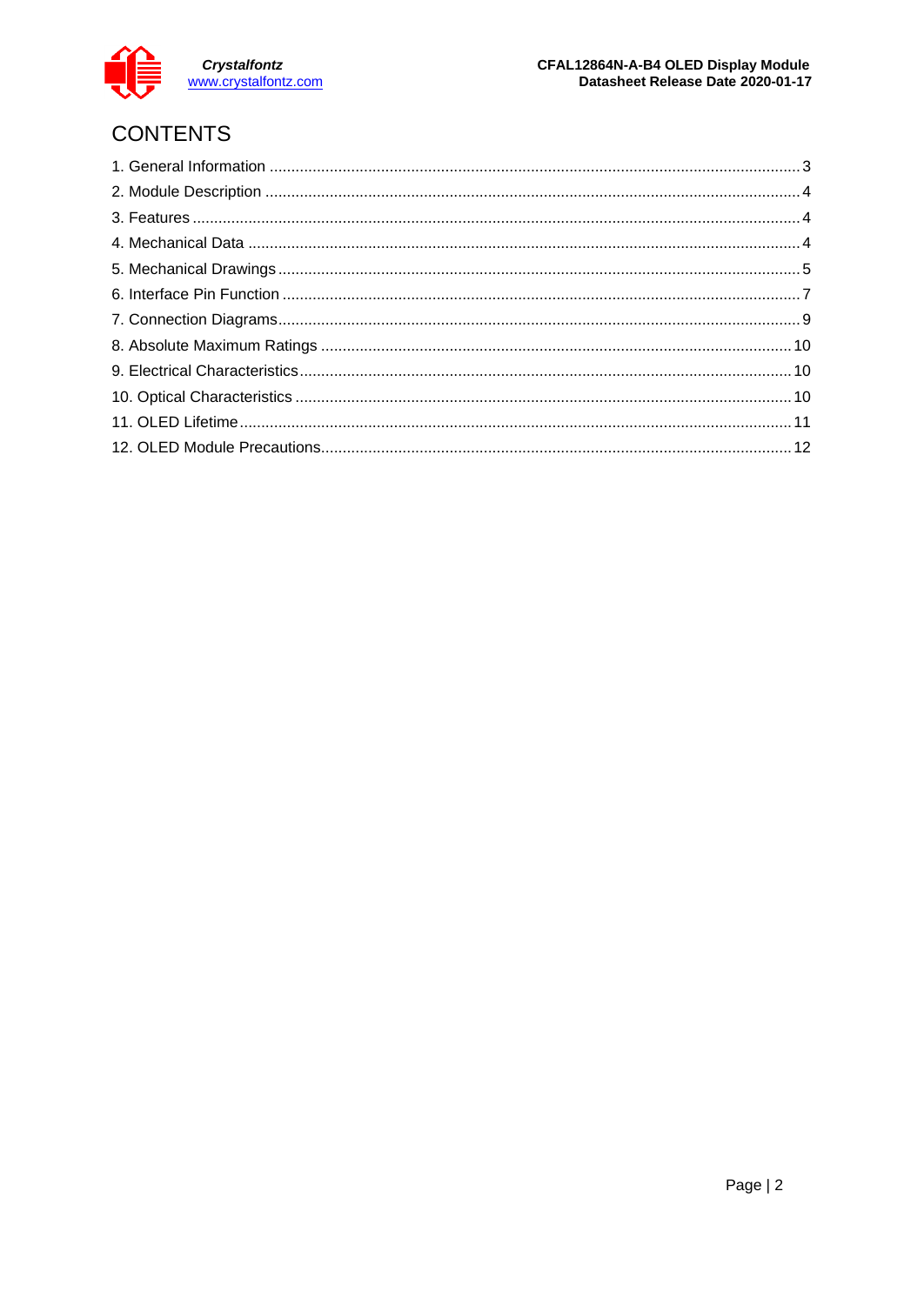

### <span id="page-2-0"></span>**1. General Information**

#### **Datasheet Revision History**

Datasheet Release: **2020-01-17**

Datasheet for the CFAL12864N-A-B4 OLED graphic display module.

#### **Product Change Notifications**

You can check for or subscribe t[o Part Change Notices](https://www.crystalfontz.com/product/cfal12864nab4-module-128x64-graphic-oled#notes) for this display module on our website.

#### **Variations**

Slight variations between lots are normal (e.g., contrast, color, or intensity).

#### **Volatility**

This display module has volatile memory.

#### **Disclaimer**

Certain applications using Crystalfontz America, Inc. products may involve potential risks of death, personal injury, or severe property or environmental damage ("Critical Applications"). CRYSTALFONTZ AMERICA, INC. PRODUCTS ARE NOT DESIGNED, INTENDED, AUTHORIZED, OR WARRANTED TO BE SUITABLE FOR USE IN LIFE-SUPPORT APPLICATIONS, DEVICES OR SYSTEMS OR OTHER CRITICAL APPLICATIONS. Inclusion of Crystalfontz America, Inc. products in such applications is understood to be fully at the risk of the customer. In order to minimize risks associated with customer applications, adequate design and operating safeguards should be provided by the customer to minimize inherent or procedural hazard. Please contact us if you have any questions concerning potential risk applications.

Crystalfontz America, Inc. assumes no liability for applications assistance, customer product design, software performance, or infringements of patents or services described herein. Nor does Crystalfontz America, Inc. warrant or represent that any license, either express or implied, is granted under any patent right, copyright, or other intellectual property right of Crystalfontz America, Inc. covering or relating to any combination, machine, or process in which our products or services might be or are used.

All specifications in datasheets on our website are, to the best of our knowledge, accurate but not guaranteed. Corrections to specifications are made as any inaccuracies are discovered.

Company and product names mentioned in this publication are trademarks or registered trademarks of their respective owners.

Copyright © 2020 by Crystalfontz America, Inc.,12412 East Saltese Avenue, Spokane Valley, WA 99216 U.S.A.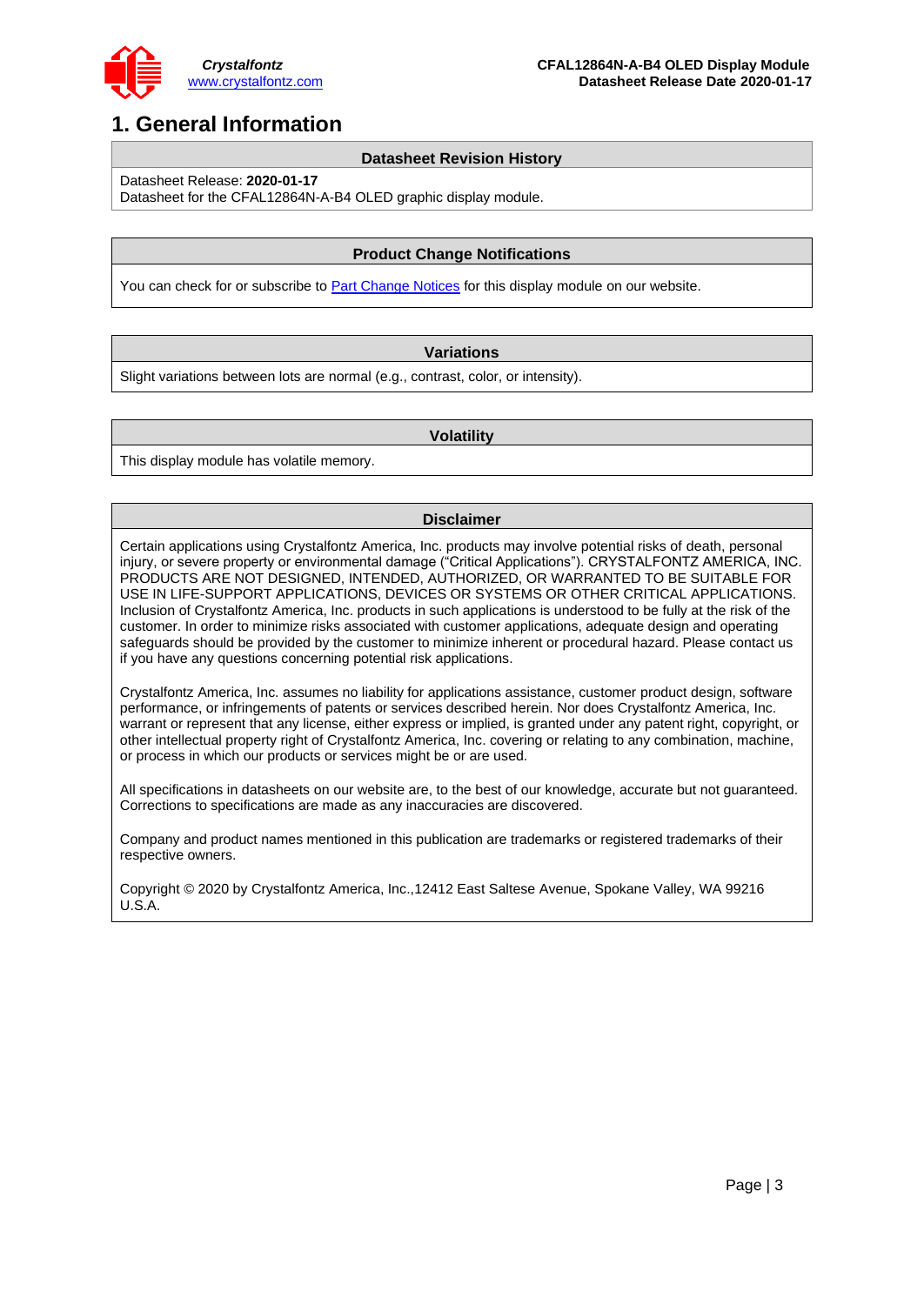### <span id="page-3-0"></span>**2. Module Description**

This is a dual color, yellow and blue, OLED display module with high resolution. This display has a built-in Solomon Systech SSD1306 controller that can interface in 6800 or 8080 parallel, I2C, or SPI. The Solomon Systech SSD1306 controller only requires a single 3.3v supply for power and logic, the panel requires a separate voltage for OLED operation.

Please see [Solomon Systech SSD1306 LCD Controller Datasheet](https://www.crystalfontz.com/controllers/Solomon%20Systech/SSD1306) for further reference.

### <span id="page-3-1"></span>**3. Features**

- 128\*64 Dot Matrix
- Built-in Controller: SSD1306 (or equivalent)
- 3V Logic Power Supply plus OLED Power Supply
- 1/64 Duty
- Operating Temperature: -40° to +80°C
- Storage Temperature: -40° to +85°C
- Interface: I <sup>2</sup>C, 3-wire SPI, 4-wire SPI

### <span id="page-3-2"></span>**4. Mechanical Data**

| <b>Item</b>      | <b>Specification</b><br>(mm)    | <b>Specification</b><br>(inches, reference) |
|------------------|---------------------------------|---------------------------------------------|
| Module Dimension | 26.7 (W) x 19.26 (H) x 1.26 (D) | 1.051 (W) x 0.758 (H) x 0.050 (D)           |
| Viewing Area     | 23.74 (W) x 13.20 (H)           | $0.935$ (W) x $0.519$ (H)                   |
| Active Area      | 21.74 (W) x 11.20 (H)           | $0.856$ (W) x $0.441$ (H)                   |
| Dot Pitch        | $0.17$ (W) $\times$ 0.17 (H)    | $0.007$ (W) x $0.007$ (H)                   |
| Dot Size         | $0.148$ (W) x 0.148 (H)         | $0.006$ (W) x 0.006 (H)                     |
| Weight (Typical) | 2 grams                         | 0.071 ounces                                |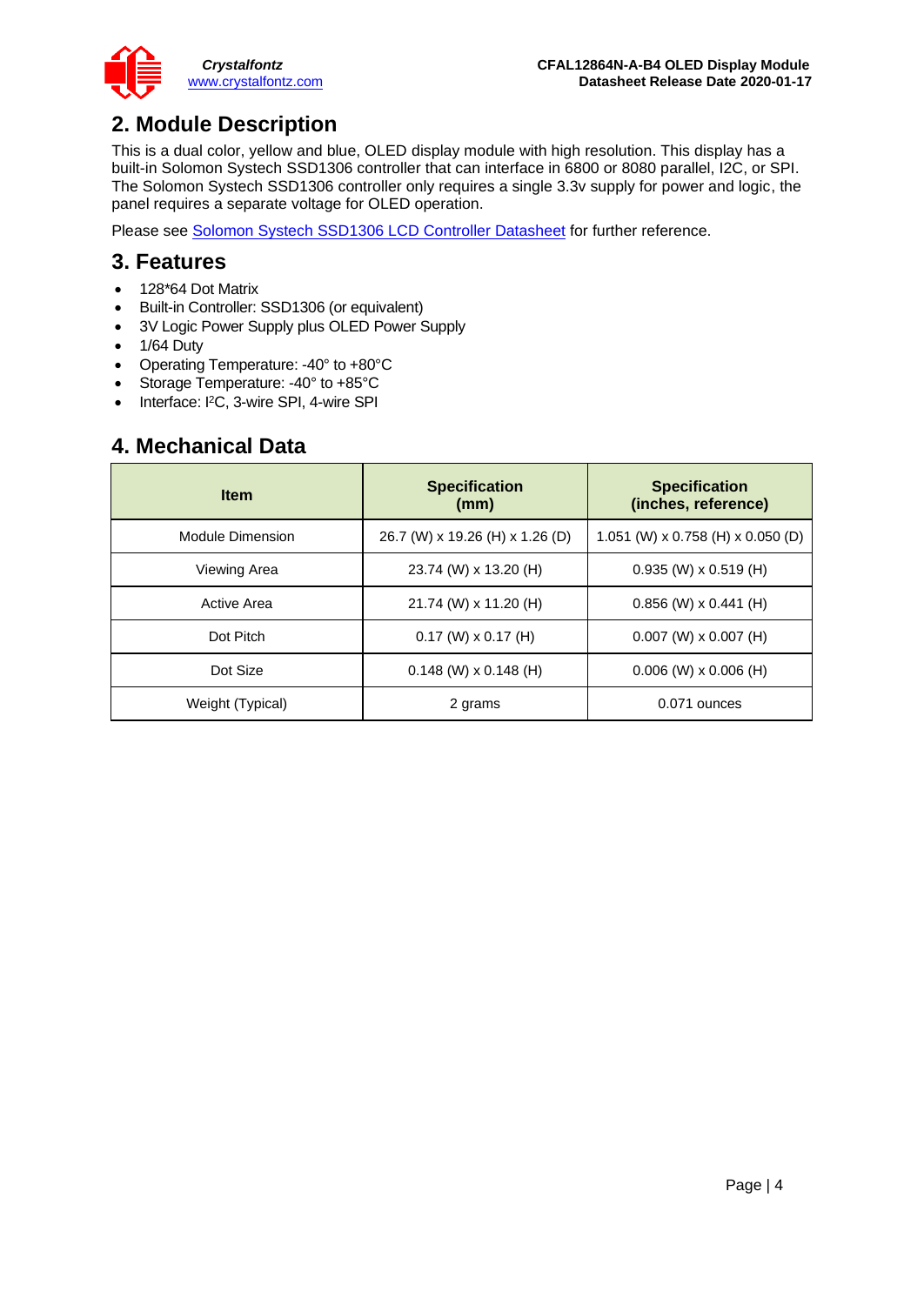

<span id="page-4-0"></span>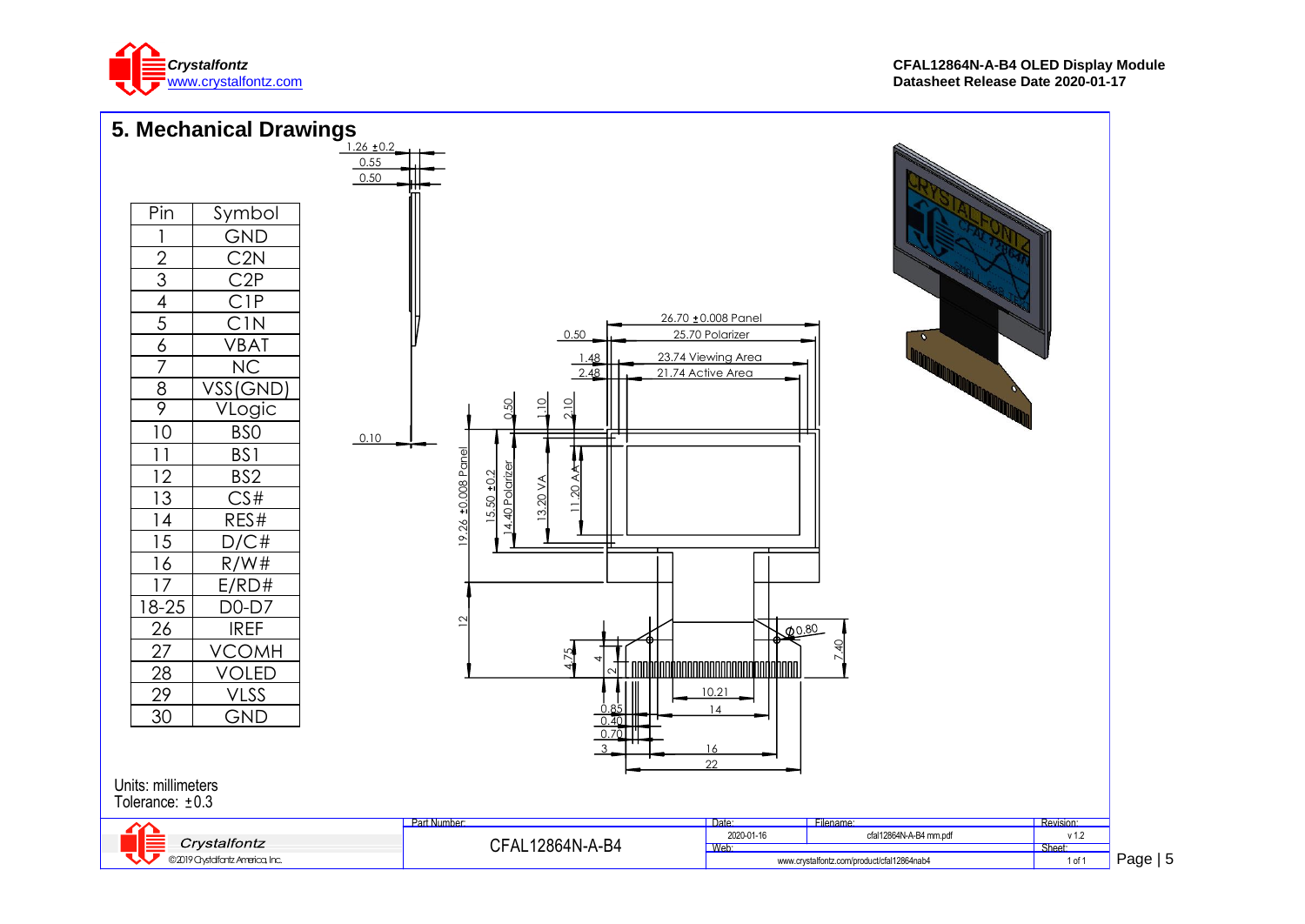

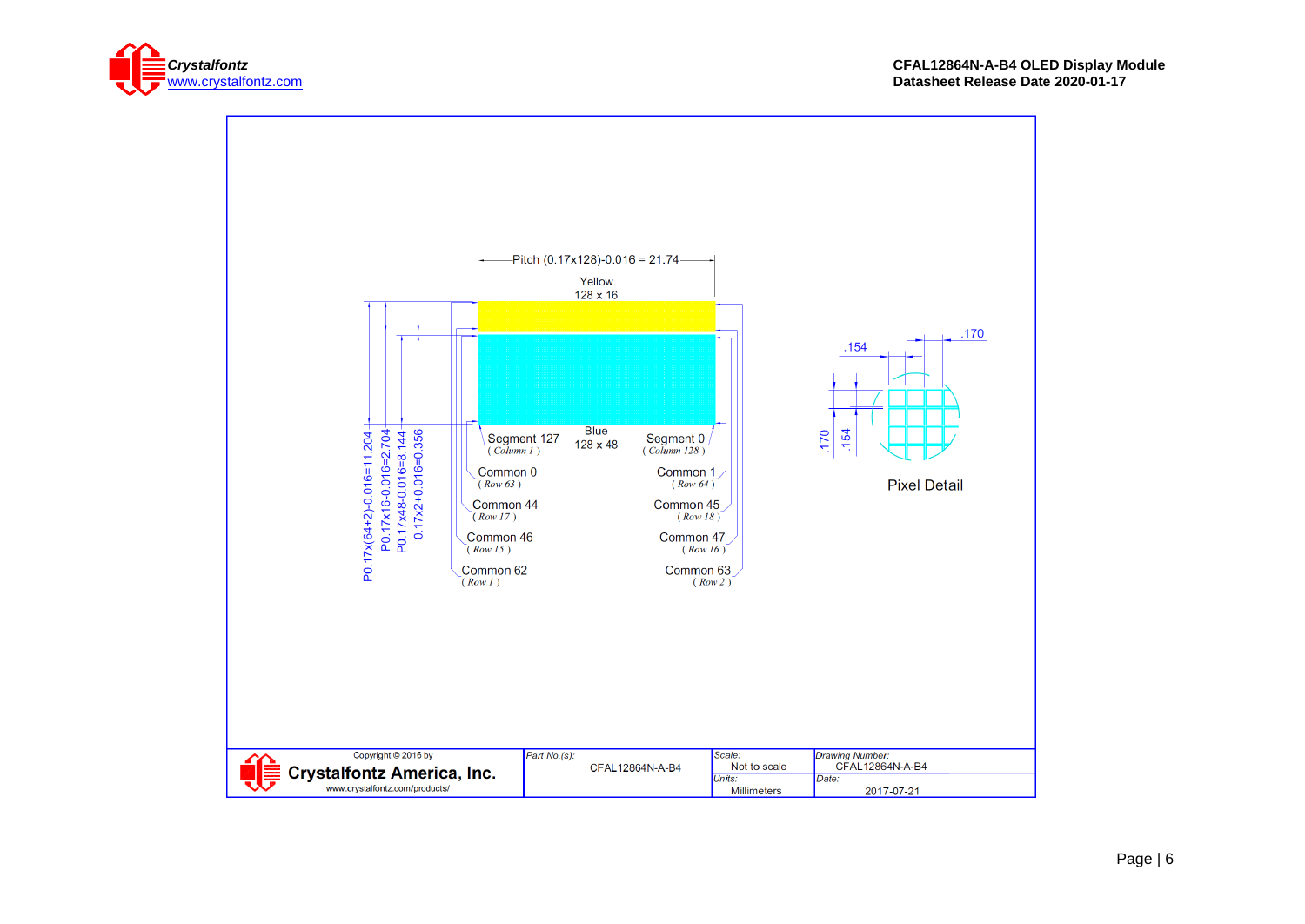

# <span id="page-6-0"></span>**6. Interface Pin Function**

| Pin No.        | <b>Symbol</b>    | <b>Function</b>                                                                                                                                                                                                                                                                                                               |                 |                 |                                                                                       |
|----------------|------------------|-------------------------------------------------------------------------------------------------------------------------------------------------------------------------------------------------------------------------------------------------------------------------------------------------------------------------------|-----------------|-----------------|---------------------------------------------------------------------------------------|
| 1              | <b>GND</b>       | Reserved Pin – Connecting this pin to ground can reduce stresses on the function pins.                                                                                                                                                                                                                                        |                 |                 |                                                                                       |
| 2              | C <sub>2</sub> N |                                                                                                                                                                                                                                                                                                                               |                 |                 |                                                                                       |
| 3              | C <sub>2</sub> P |                                                                                                                                                                                                                                                                                                                               |                 |                 | Charge pump regulator capacitor terminals. Connect a 1.0µF capacitor between Positive |
| 4              | C <sub>1</sub> P |                                                                                                                                                                                                                                                                                                                               |                 |                 | and Negative terminals. The charge pump can generate a 7.5v voltage supply from VBAT  |
| 5              | C <sub>1</sub> N | to power the OLED driver (VOLED)                                                                                                                                                                                                                                                                                              |                 |                 |                                                                                       |
| 6              | V <sub>BAT</sub> | Power Supply for Charge Pump Circuit<br>If using the charge pump circuit, V <sub>Logic</sub> <3.3v <v<sub>BAT&lt;4.2v<br/>If not using the charge pump circuit, tie VBAT to VLogic</v<sub>                                                                                                                                    |                 |                 |                                                                                       |
| $\overline{7}$ | <b>NC</b>        | No Connection                                                                                                                                                                                                                                                                                                                 |                 |                 |                                                                                       |
| 8              | $V_{SS}$ (GND)   | Ground of Logic Circuit<br>This is a ground pin. It acts as a reference for the logic pins. It must be connected to an<br>external ground.                                                                                                                                                                                    |                 |                 |                                                                                       |
| 9              | VLogic           | Power Supply for Logic<br>This is a voltage supply pin. It must be connected to an external source.                                                                                                                                                                                                                           |                 |                 |                                                                                       |
| 10             | BS <sub>0</sub>  | <b>MCU</b> Interface Selection                                                                                                                                                                                                                                                                                                |                 |                 |                                                                                       |
|                |                  |                                                                                                                                                                                                                                                                                                                               | B <sub>S0</sub> | BS <sub>1</sub> | BS <sub>2</sub>                                                                       |
| 11             | BS <sub>1</sub>  | $I^2C$                                                                                                                                                                                                                                                                                                                        | $\Omega$        | $\mathbf{1}$    | 0                                                                                     |
|                |                  | 3-Wire SPI                                                                                                                                                                                                                                                                                                                    | 1               | $\mathbf 0$     | 0                                                                                     |
|                |                  | 4-Wire SPI                                                                                                                                                                                                                                                                                                                    | 0               | $\mathbf 0$     | 0                                                                                     |
| 12             | BS <sub>2</sub>  | 8-Bit 6800 Parallel<br>8-Bit 8080                                                                                                                                                                                                                                                                                             | 0<br>0          | 0<br>1          | 1<br>1                                                                                |
|                |                  |                                                                                                                                                                                                                                                                                                                               |                 |                 |                                                                                       |
| 13             | CS#              | Chip Select Pin. The chip is enabled for MCU communication only when CS# is pulled<br>low.                                                                                                                                                                                                                                    |                 |                 |                                                                                       |
| 14             | RES#             | Power Reset for Controller and Driver<br>Initialization of the chip is executed when this pin is low.                                                                                                                                                                                                                         |                 |                 |                                                                                       |
| 15             | D/C#             | Data/Command Control Pin<br><b>Parallel:</b> When D/C# is high, input at D7-D0 is treated as data. When low, input is<br>transferred to the command register.<br>SPI: When D/C# is high, input at SDIN is treated as data. When low, input is transferred<br>to the command register.<br>I2C: SA0 for slave address selection |                 |                 |                                                                                       |
| 16             | R/W#             | Read/Write Select or Write<br>6800 Parallel: Read/Write Select. Pull this pin High to read or Low to write.<br>8080 Parallel: Write (WR#) input. Data write operation is initiated when this pin is pulled<br>low and the CS# is pulled low.                                                                                  |                 |                 |                                                                                       |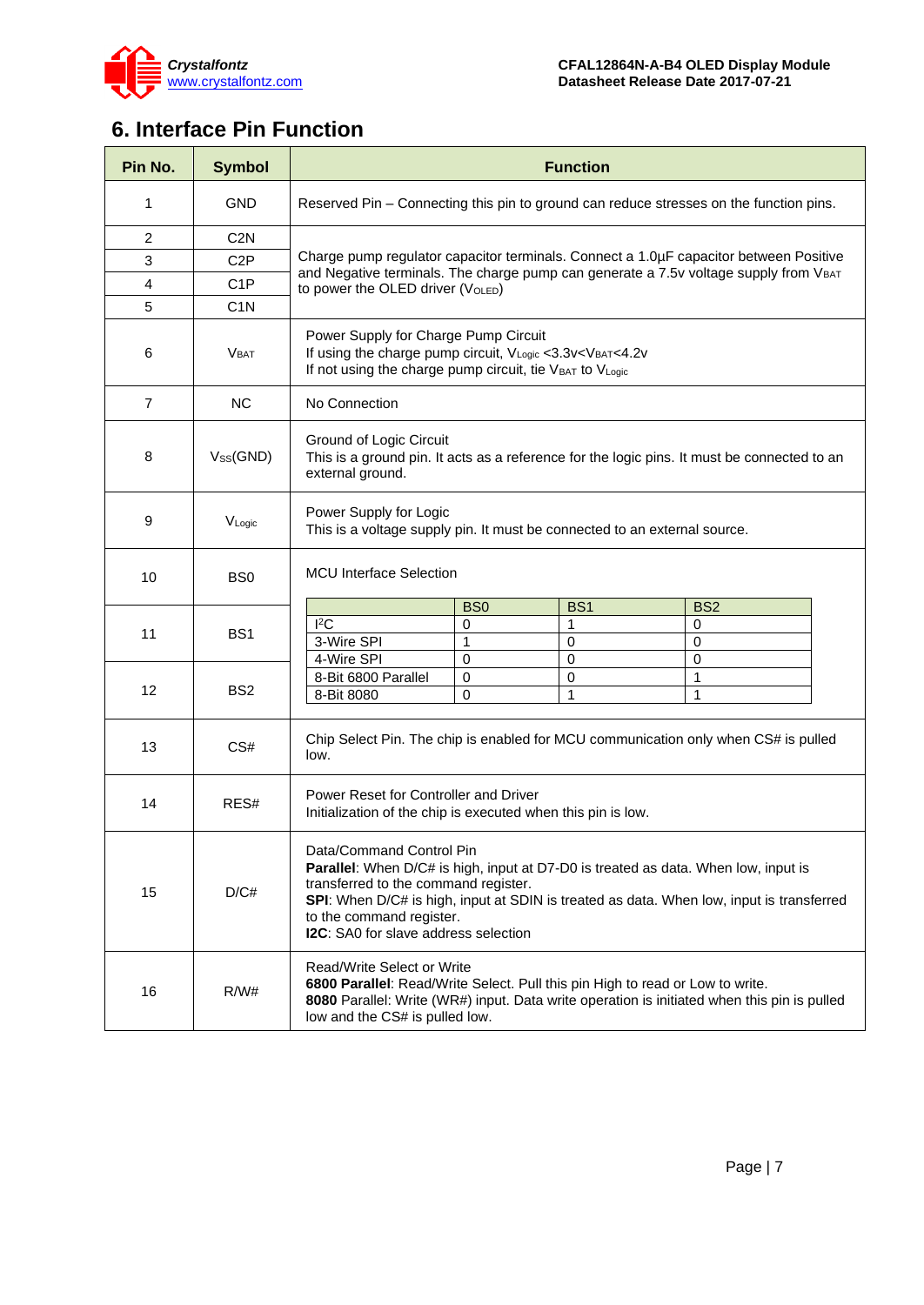

| Pin No. | <b>Symbol</b>    | <b>Function</b>                                                                                                                                                                                                                                                                                                                                       |
|---------|------------------|-------------------------------------------------------------------------------------------------------------------------------------------------------------------------------------------------------------------------------------------------------------------------------------------------------------------------------------------------------|
| 17      | E/RD#            | 6800 Parallel: Enable (E) signal. Read/write operation is initiated when this pin is pulled<br>high and the CS# is pulled low.<br>8080 Parallel: Read (RD#) signal. Data read operation is initiated when this pin is pulled<br>low and CS# is pulled low.                                                                                            |
| 18-25   | $D0-D7$          | <b>Parallel:</b> 8-bit bi-directional data bus to be connected to the microprocessor's data bus.<br>SPI: D1 will be the serial data input SDIN and D0 will be the Serial Clock Input SCLK.<br><b>I2C:</b> D2 & D1 should be tied together and serve as SDA <sub>OUT</sub> & SDA <sub>IN</sub> in application and<br>D0 is the Serial Clock Input SCL. |
| 26      | <b>IREF</b>      | This is the Current Reference Pin for brightness adjustment. A resistor $(\sim 300 \text{k}\Omega)$ should<br>be connected between this pin and Vss. Set the current lower than 12.5µA.                                                                                                                                                               |
| 27      | <b>V</b> сомн    | This is the input pin for the voltage output high level for COM signals. A capacitor (2.2µF)<br>should be connected between this pin and Vss.                                                                                                                                                                                                         |
| 28      | $V$ OI ED        | Power Supply for OLED<br>If using the charge pump circuit, connect this pin to GND using a 2.2µF capacitor.<br>If not using the charge pump circuit, V <sub>OLED</sub> must be supplied externally (~12V)                                                                                                                                             |
| 29      | V <sub>LSS</sub> | Analog Ground Circuit Pin.<br>This pin should be connected to Vss externally.                                                                                                                                                                                                                                                                         |
| 30      | <b>GND</b>       | Reserved Pin – Connecting this pin to ground can reduce stresses on the function pins.                                                                                                                                                                                                                                                                |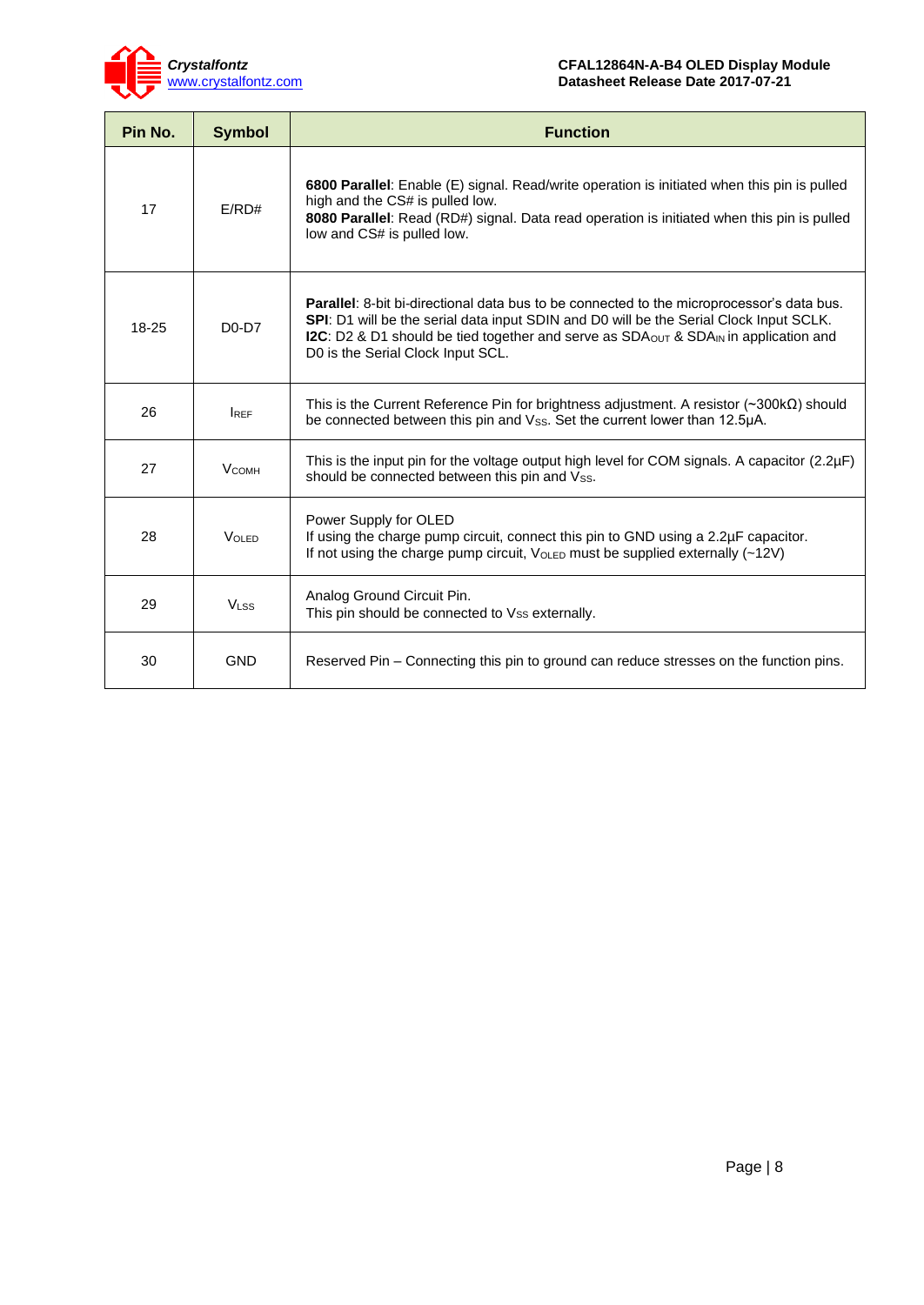

### <span id="page-8-0"></span>**7. Connection Diagrams**

**7.1. Without Charge Pump Regulator**

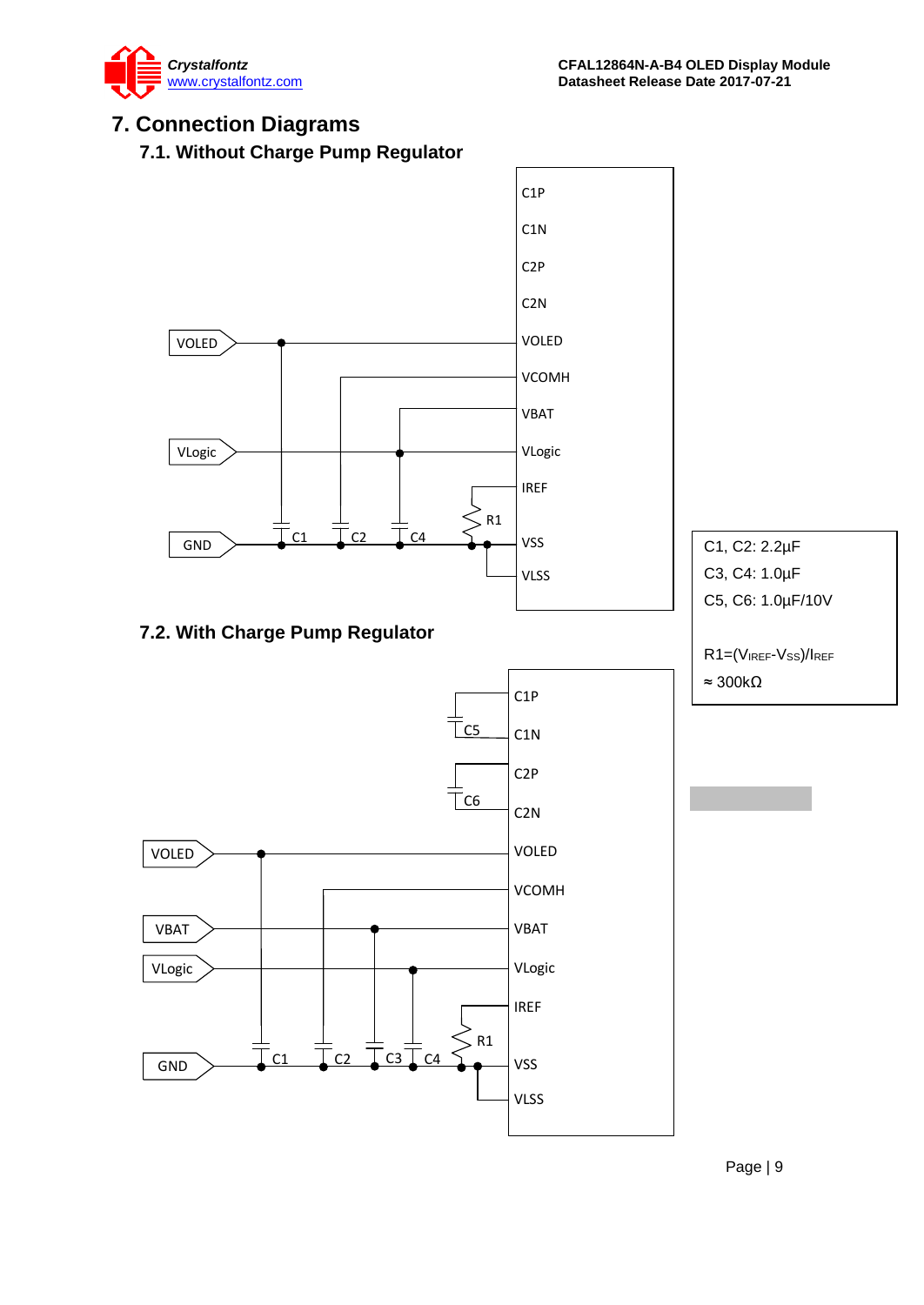

### <span id="page-9-0"></span>**8. Absolute Maximum Ratings**

| <b>Parameter</b>             | <b>Symbol</b>              | Min | Max   | Unit | <b>Notes</b>             |
|------------------------------|----------------------------|-----|-------|------|--------------------------|
| Supply Voltage for Logic     | VLogic                     |     | 3.3   |      | (1)(2)                   |
| Supply Voltage for Display   | Voled                      |     | 15    |      | (1)(2)                   |
| <b>Operating Temperature</b> | $\mathsf{T}_{\mathsf{OP}}$ | -40 | +80   | °C   | $\overline{\phantom{0}}$ |
| Storage Temperature          | $\mathsf{T}_{\text{STG}}$  | -40 | $+85$ | °C   | $\overline{\phantom{0}}$ |

*Notes:*

*(1) These are stress ratings only. Extended exposure to the absolute maximum ratings listed above may affect device reliability or cause permanent damage.* 

*(2) Functional operation should be restricted to the limits in the Electrical Characteristics table below.*

### <span id="page-9-1"></span>**9. Electrical Characteristics**

| <b>Item</b>                       | <b>Symbol</b>           | <b>Condition</b>    | <b>Min</b>             | <b>Typ</b>               | <b>Max</b>             | <b>Unit</b> |
|-----------------------------------|-------------------------|---------------------|------------------------|--------------------------|------------------------|-------------|
| Supply Voltage for Logic          | VLogic                  |                     | 2.8                    | 3.0                      | 3.3                    | v           |
| Supply Voltage for Display        | <b>VOLED</b>            |                     | 10                     | 12                       | 15                     | v           |
| Supply Voltage for Charge<br>Pump | <b>V</b> <sub>BAT</sub> | $>V_{\text{Logic}}$ | 3.3                    | $\overline{\phantom{0}}$ | 4.2                    | v           |
| High-level Input                  | Vıн                     | ۰                   | $0.8 \times V_{Logic}$ |                          | VLogic                 | V           |
| Low-level Input                   | Vil                     |                     | 0v                     | $\overline{\phantom{0}}$ | $0.2 \times V_{Logic}$ | v           |
| High-level Output                 | VOH                     |                     | $0.9 \times V_{Logic}$ |                          | VLogic                 | V           |
| Low-level Output                  | VOL                     | -                   | 0v                     | ۰                        | $0.1 \times V_{Logic}$ | v           |
| <b>Operating Current</b>          | <b>I</b> OLED           | $V$ OLED = 12 $V$   |                        | 9                        | 13.5                   | mA          |

# <span id="page-9-2"></span>**10. Optical Characteristics**

| <b>Item</b>                             | <b>Condition</b><br><b>Symbol</b> |            | <b>Min</b> | <b>Typ</b> | <b>Max</b> | <b>Unit</b>       |
|-----------------------------------------|-----------------------------------|------------|------------|------------|------------|-------------------|
|                                         | (V)θ                              | Vertical   | 160        | ۰          |            | dea               |
| <b>View Angle</b>                       | (H)                               | Horizontal | 160        | -          | -          | dea               |
| <b>Contrast Ratio</b>                   | CR.                               | Dark       | 2000:1     | -          |            |                   |
|                                         | T rise                            |            |            | 10         | -          | μs                |
| Response Time                           | T fall                            |            | ۰          | 10         | ۰          | μs                |
| Display with 50% Check Board Brightness |                                   |            | 60         | 80         |            | cd/m <sup>2</sup> |
| CIE1931<br>CIE <sub>x</sub> Yellow      |                                   | 0.45       | 0.47       | 0.49       |            |                   |
| CIE <sub>Y</sub> Yellow                 |                                   | CIE1931    | 0.48       | 0.50       | 0.52       |                   |
| CIE <sub>x</sub> Blue                   |                                   | CIE1931    | 0.12       | 0.16       | 0.20       |                   |
| $CIEY$ Blue                             |                                   | CIE1931    | 0.22       | 0.26       | 0.30       |                   |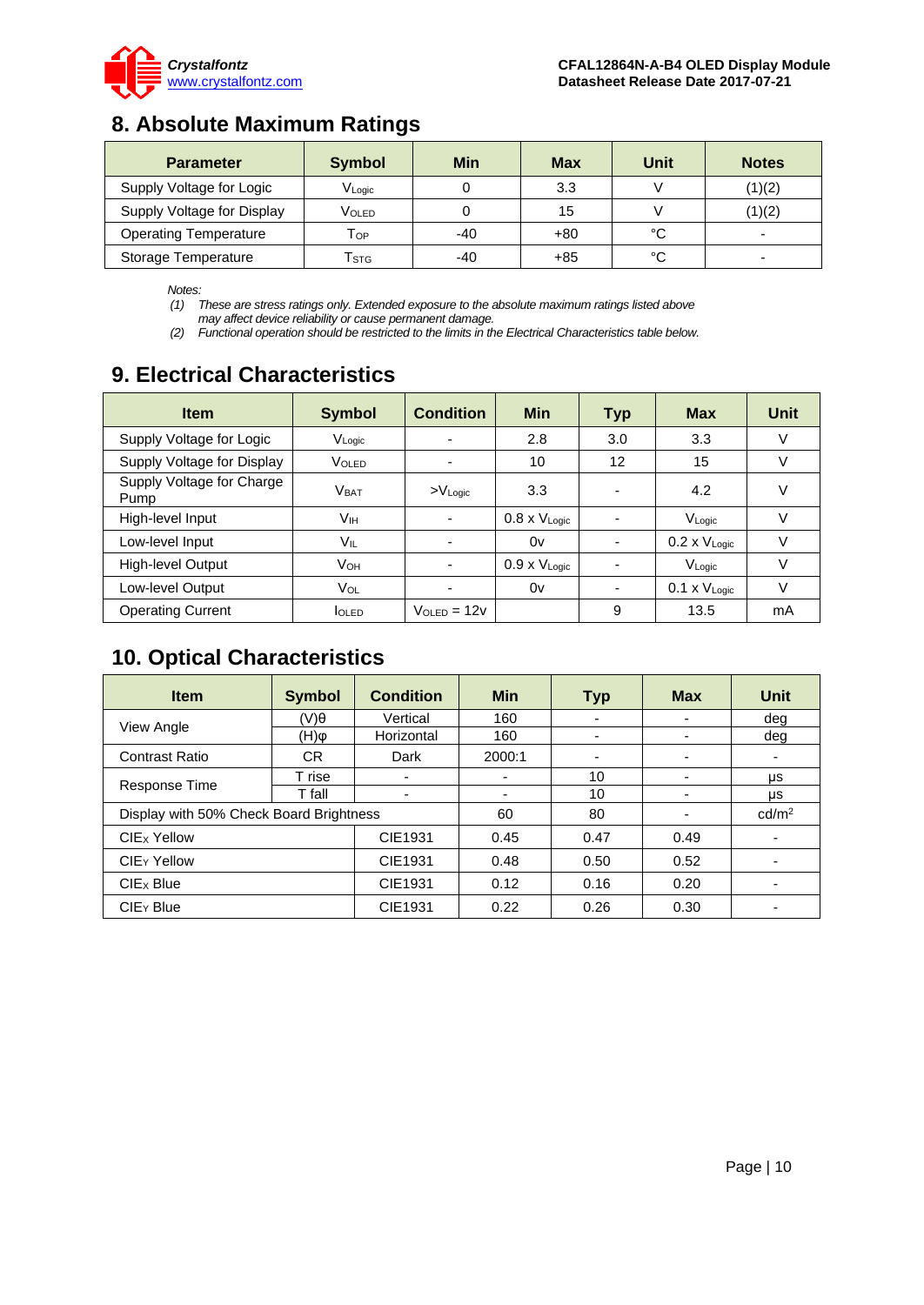



### <span id="page-10-0"></span>**11. OLED Lifetime**

| <b>Item</b>               | <b>Conditions</b>                                                                | Min        |
|---------------------------|----------------------------------------------------------------------------------|------------|
| <b>Operating Lifetime</b> | $Ta = 25^{\circ}C$<br>Initial 50% Check Board Brightness<br><b>Typical Value</b> | 20,000 Hrs |

*Notes:* 

- *(1) Lifetime is defined as the amount of time when the luminance has decayed to <50% of the initial value.*
- *(2) This analysis method uses life data obtained under accelerated conditions to extrapolate an estimated Probability Density Function (PDF) for the product under normal use conditions.*
- *(3) Screen saving mode will extend OLED lifetime.*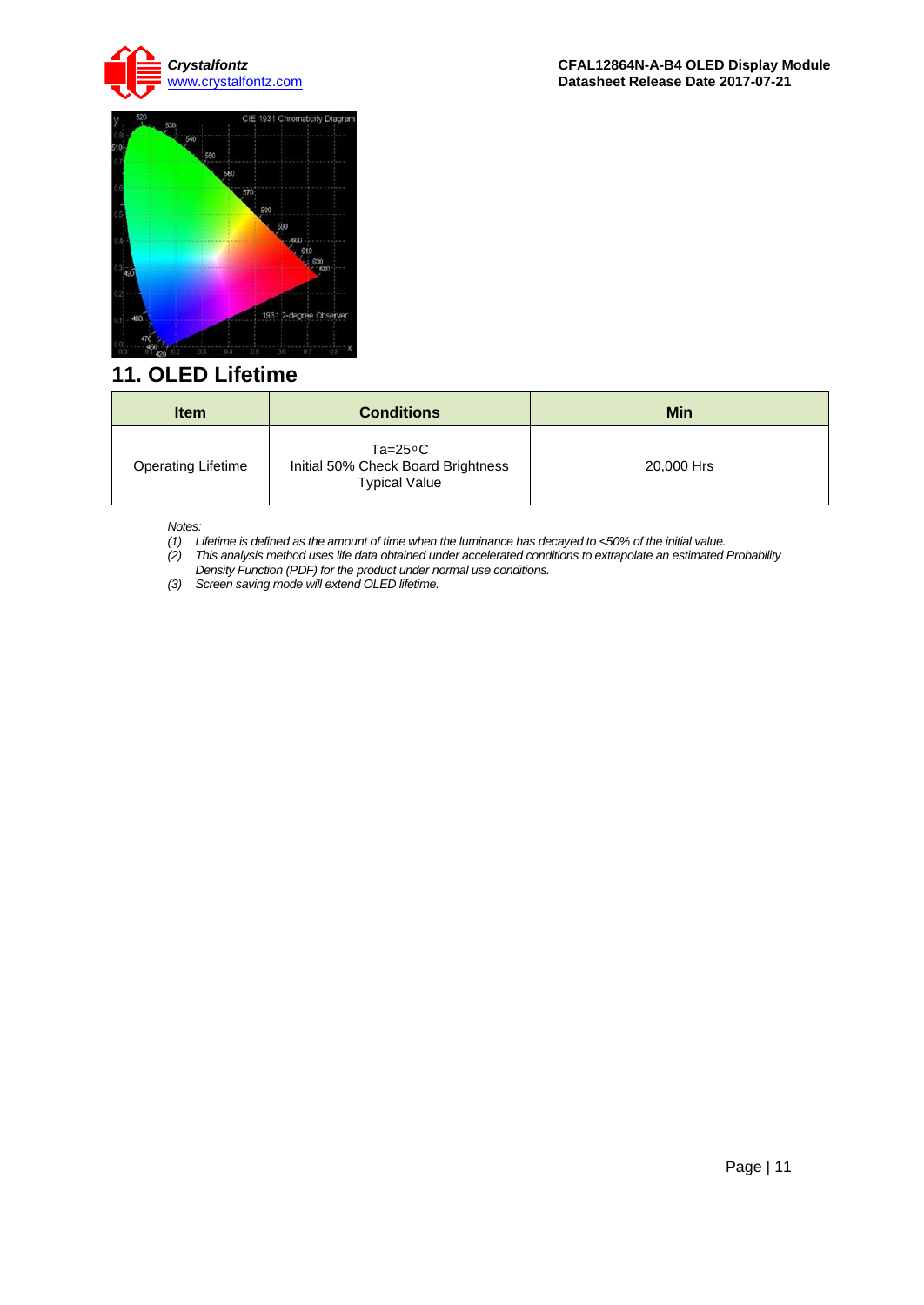

### <span id="page-11-0"></span>**12. OLED Module Precautions**

The precautions below should be followed when using OLED modules to help ensure personal safety, module performance, and compliance of environmental regulations.

### **12.1. Modules**

- Avoid applying excessive shocks to module or making any alterations or modifications to it.
- Do not make extra holes on the printed circuit board, modify its shape or change the components of OLED display module.
- Do not disassemble the OLED display module.
- Do not operate the OLED display module above the absolute maximum rating.
- Do not drop, bend or twist the OLED display module.
- Soldering: only to the I/O terminals.
- Store in an anti-static electricity container and clean environment.
- It is common to use the "screen saver" to extend the lifetime of the OLED display module.
	- $\circ$  Do not use the fixed information for long periods of time in real application.
	- o Do not use fixed information in OLED panel for long periods of time to extend "screen burn" effect time.
- Crystalfontz has the right to change the passive components, including R2 and R3 adjust resistors. (Resistors, capacitors and other passive components will have different appearance and color caused by the different supplier.)
- Crystalfontz have the right to change the PCB Rev. (In order to satisfy the supplying stability, management optimization and the best product performance, etc., under the premise of not affecting the electrical characteristics and external dimensions, Crystalfontz has the right to modify the version.).

### **12.2. Handling Precautions**

- Since the display panel is made of glass, do not apply mechanical impacts such as dropping from a high position.
- If the display panel is accidently broken, and the internal organic substance leaks out, be careful not to inhale or touch the organic substance.
- If pressure is applied to the display surface or its neighborhood of the OLED display module, the cell structure may be damaged, so be careful not to apply pressure to these sections.
- The polarizer covering the surface of the OLED display module is soft and can be easily scratched. Please be careful when handling the OLED display module.
- Clean the surface of the polarizer covering the OLED display module if it becomes soiled using following adhesion tape.
	- o Scotch Mending Tape No. 810 or an equivalent
	- o Never breathe the soiled surface or wipe the surface using a cloth containing solvent such as ethyl alcohol, since the surface of the polarizer will become cloudy.
	- o The following liquids/solvents may spoil the polarizer:
		- Water
		- **Ketone**
		- Aromatic Solvents
- Hold the OLED display module very carefully when placing the OLED display module into the system housing.
- Do not apply excessive stress or pressure to the OLED display module. And, do not over bend the film with electrode pattern layouts. These stresses will influence the display performance. Also, be sure to secure the sufficient rigidity for the outer cases.

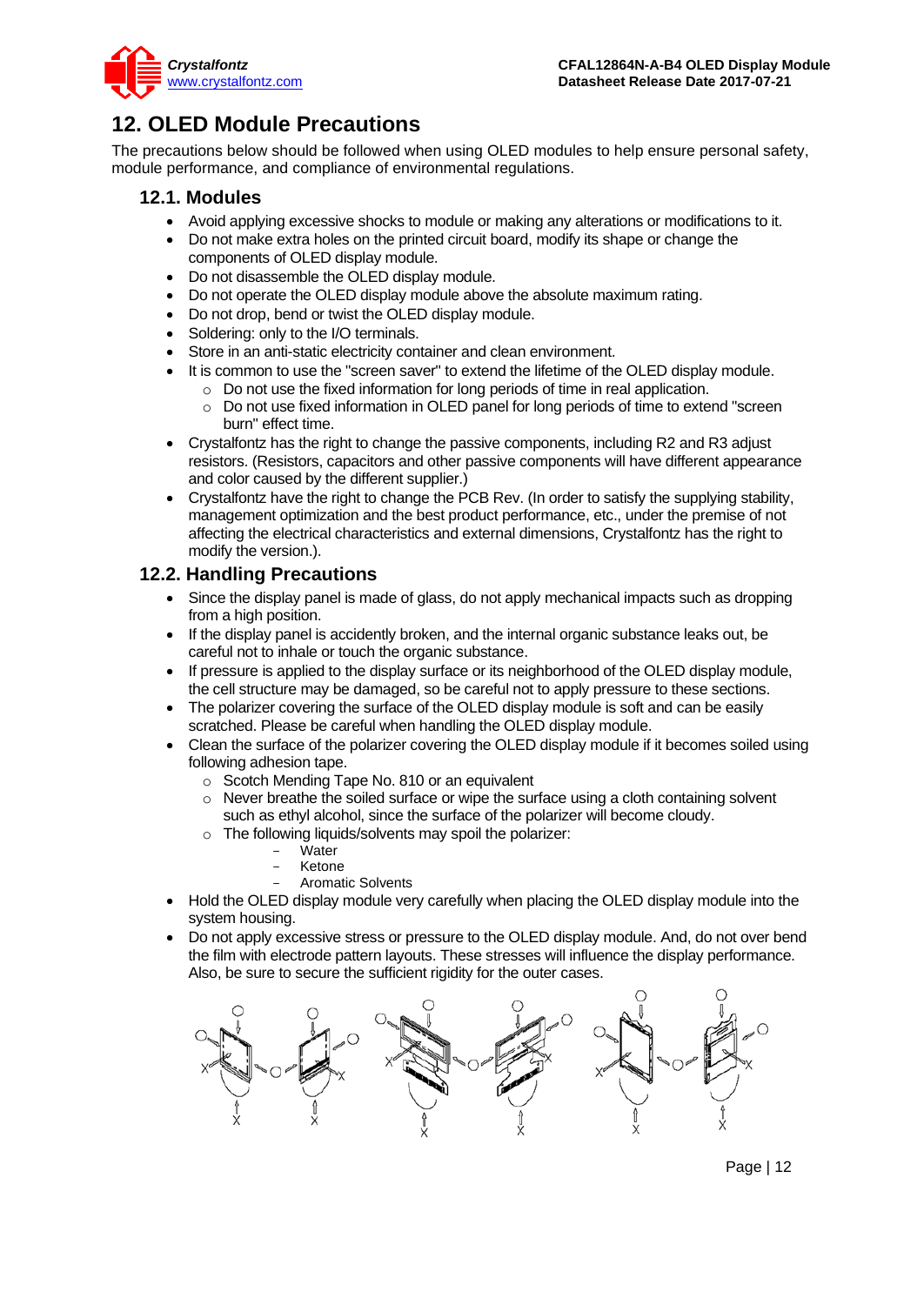

- Do not apply stress to the LSI chips and the surrounding molded sections.
- Do not disassemble or modify the OLED display module.
- Do not apply input signals while the logic power is off.
- Pay sufficient attention to the working environments when handing the OLED display module to prevent occurrence of element breakage accidents by static electricity.
	- o Be sure to make human body grounding when handling OLED display modules.
	- o Be sure to ground tools to use for assembly such as soldering irons.
	- $\circ$  To suppress generation of static electricity, avoid carrying out assembly work under dry environments.
	- $\circ$  Protective film is being applied to the surface of the display panel of the OLED display module. Be careful since static electricity may be generated when exfoliating the protective film.
- Protection film is being applied to the surface of the display panel and removes the protection film before assembling it. At this time, if the OLED display module has been stored for a long period of time, residue adhesive material of the protection film may remain on the surface of the display panel after the film has been removed. In such a case, remove the residue material by the method discussed above.
- If electric current is applied when the OLED display module is being dewed or when it is placed under high humidity environments, the electrodes may become corroded. If this happens proceed with caution when handling the OLED display module.

#### **12.3. Storage Precautions**

- When storing the OLED display modules put them in static electricity preventive bags to avoid exposure to direct sunlight and fluorescent lamps. Also avoid high temperature and high humidity environments and low temperatures (less than 0°C) environments. (We recommend you store these modules in the packaged state when they were shipped from Crystalfontz). Be careful not to let water drops adhere to the packages or bags, and do not let dew gather on them.
- If electric current is applied when water drops are adhering to the surface of the OLED display module the OLED display module may have become dewed. If a dewed OLED display module is placed under high humidity environments it may cause the electrodes to become corroded. If this happens proceed with caution when handling the OLED display module.

#### **12.4. Designing Precautions**

- The absolute maximum ratings are the ratings that cannot be exceeded for OLED display module. If these values are exceeded, panel damage may happen.
- To prevent occurrence of malfunctioning by noise pay attention to satisfy the V<sub>II</sub> and V<sub>IH</sub> specifications and, at the same time, to make the signal line cable as short as possible.
- We recommend that you install excess current preventive unit (fuses, etc.) to the power circuit. (Recommend value: 0.5A)
- Pay sufficient attention to avoid occurrence of mutual noise interference with the neighboring devices.
- As for EMI, take necessary measures on the equipment side.
- When fastening the OLED display module, fasten the external plastic housing section.
- If the power supply to the OLED display module is forcibly shut down, by such errors as taking out the main battery while the OLED display panel is in operation, we cannot guarantee the quality of this OLED display module.
	- $\circ$  Connection (contact) to any other potential than the above may lead to rupture of the IC.

#### **12.5. Disposing Precautions**

• Request the qualified companies to handle the industrial wastes when disposing of the OLED display modules. Or, when burning them, be sure to observe the environmental and hygienic laws and regulations.

#### **12.6. Other Precautions**

- When an OLED display module is operated for a long period of time with a fixed pattern, the fixed pattern may remain as an after image or a slight contrast deviation may occur.
	- $\circ$  If the operation is interrupted and left unused for a while, normal state can be restored.
	- $\circ$  This will not cause a problem in the reliability of the module.